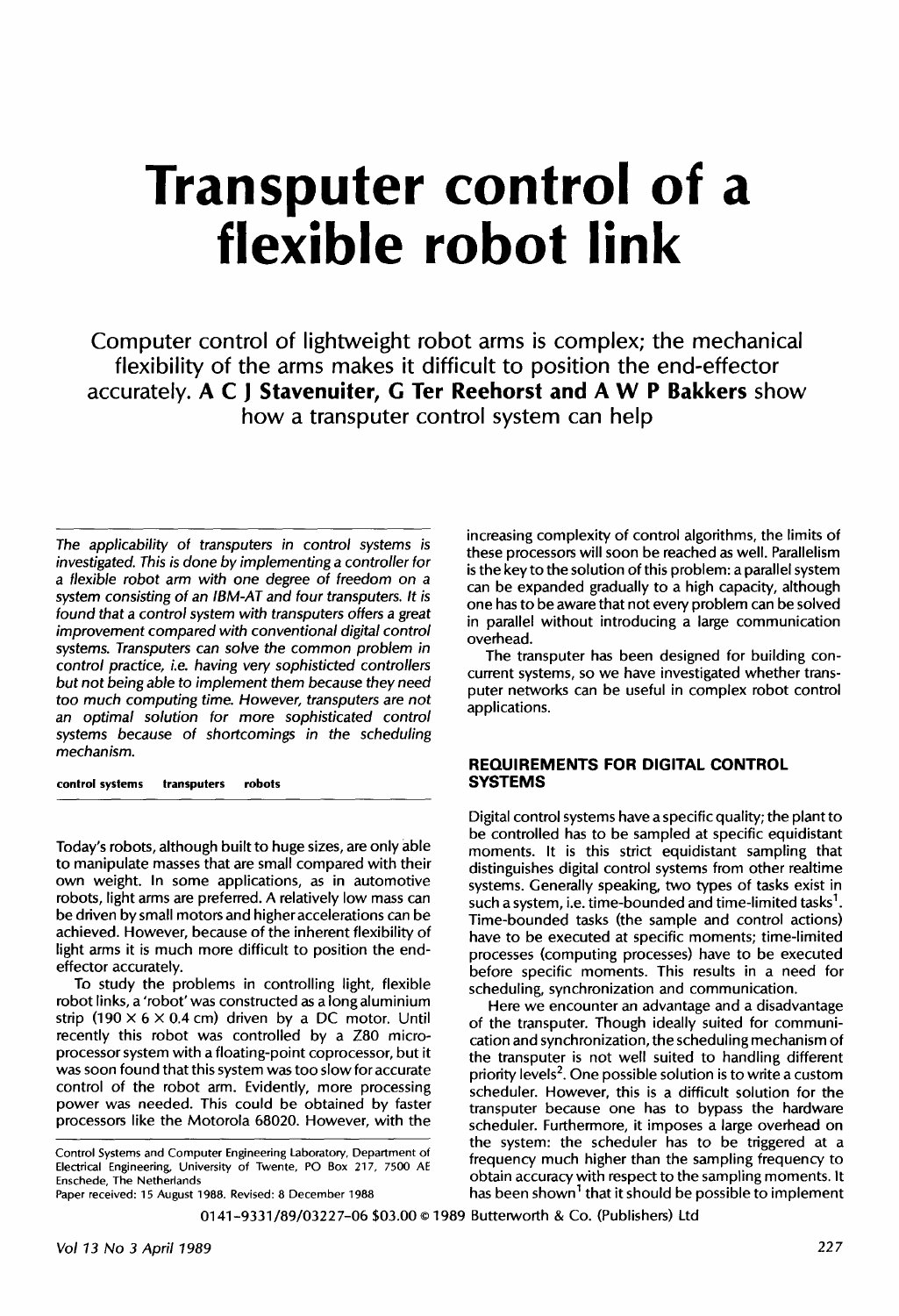an extended scheduling mechanism in the transputer hardware but, given the current transputer, a system well suited to control applications will be hard to realize.

## **IMPLEMENTATION OF DIGITAL CONTROLLERS**

There are three approaches to realizing a realtime digital controller.

## **Dedicated approach**

It is possible to write a dedicated program for each application. The advantage of this approach is that it yields fast programs that are optimal for the given application. The disadvantages of this approach are the complexity of scheduling and monitoring of all the processes; the time needed to debug the software; and the fact that for each new application, and for each change in the application, a new program has to be written. But it is still the approach most widely used.

## **Realtime operating system**

A realtime operating system can be used and the program can be written in a normal language. Realtime operating systems offer the necessary primitives for scheduling, communication and synchronization, thus facilitating the creation of realtime programs. Also, realtime operating systems are better protected than dedicated application programs; there is no danger of one program accessing resources granted to another program. However, this protection comes at the price of extra CPU overhead. Unfortunately, no realtime operating systems are available for transputers yet.

## **Realtime language approach**

As a third option, a realtime language can be used. A realtime language provides a number of special constructs for realtime applications. The advantage of realtime languages lies in the greater checking of the compiler, and in the reduced overhead compared with realtime operating systems. Unfortunately, no realtime language for transputers exists at present. In our group an OCCAMlike language with limited realtime capabilities has been developed. This language is executable on an IBM AT-compatible and experience with current controller implementations has shown the value of a realtime language that relieves the implementer from the burden of handling the time-dependent tasks.

Due to a lack of available alternatives, the 'dedicated approach' was selected for the controller described in this paper.

## **OVERVIEW OF THE CONTROLLER**

This section gives a brief description of the basic principles of the controller used in the flexible arm set-up. More details can be found in Appendix 1 and in Reference 3.



*Figure I. Robot arm under vibration* 



*Figure 2. The controlled process* 

The process to be controlled consists of a long flexible bar attached to a motor. If the motor starts or stops, the bar will bend and vibrate (Figure I). The longer and more flexible the bar, the stronger these vibrations will be and the longer they will last. These vibrations are the result of the (infinite number of) resonance frequencies of the bar. A vibration mode is associated with each one of these frequencies. By applying appropriate control, it is possible to suppress the vibration modes due to the accelerating or decelerating motor. Figure 2 gives an overview of the architecture of the controller. Each mode can be described by two state variables. The system can be given a desired response by appropriate feedback of these state variables. Unfortunately, the state variables cannot be measured directly, so it is necessary to estimate them with a state estimator. However, this increases the amount of computation considerably.

In principle, the number of vibration modes is infinite, but for the given application, it can be shown<sup>3</sup> that only the three modes with the lowest resonance frequencies are important and, furthermore, that control of each resonance frequency is independent of the control of the others. This is an important aspect since it enables independent computation of the control signals for the various modes. Addition of these control signals yields the control voltage for the entire bar.

## **APPLYING THE TRANSPUTER**

As mentioned above, the control of the arm was first implemented on a 4 MHz Z80. It was found that the time needed to perform all the calculations for the control of one mode was about 40 ms, yielding a maximum sample frequency of 25 Hz. This time was halved by adding a floating-point coprocessor, but the dynamics of the system did not allow control of more than one mode. As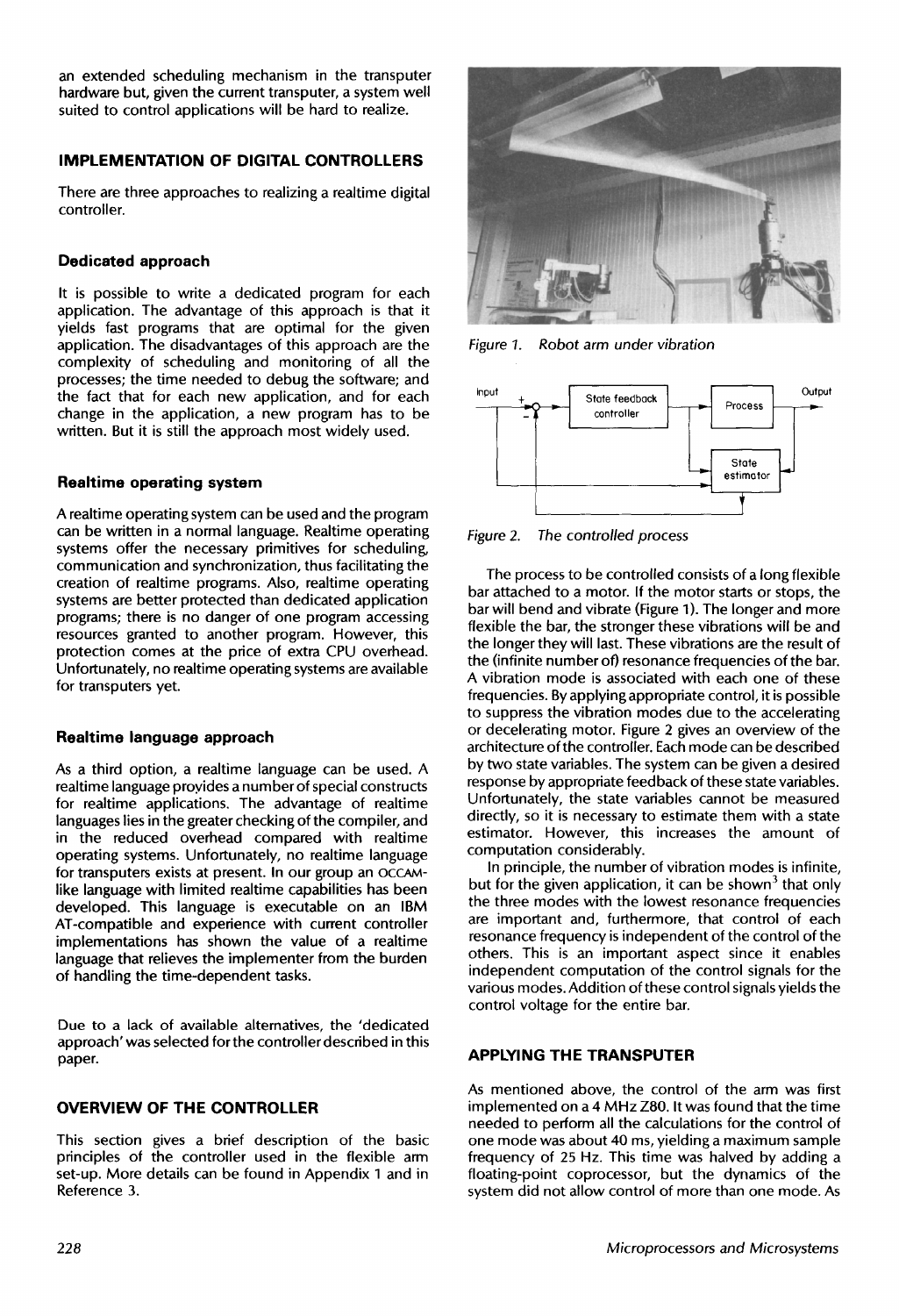the resonance frequency of the third mode is about 13 Hz, and using the rule of thumb that the sampling frequency has to be ten times the highest system frequency, the minimal sampling frequency had to be 130 Hz. Therefore, the controller has been implemented on a multitransputer system.

#### **Hardware architecture**

A system with four transputers was chosen because a master-slave configuration could be set up in such a way that each slave performs the computations for one of the three modes, while the master takes care of communication with the outside world. Furthermore, the master computes the contributions of the various modes from the strain gauge signals and feeds each slave with the necessary information. Also, it computes the actual motor control signal from the results delivered by each slave.

The total control system consists of

- $\bullet$  A 1.9 m long aluminium bar.
- Three pairs of strain gauges to measure the vibrations.
- A Whetstone bridge for the strain gauges.
- A DC motor with resolver to measure the motor angle.
- A motor amplifier.
- An IBM AT with three extra cards
	- RDC/DA-card for digital-to-analogue conversion of the control signal and with a resolver-to-digital converter for angle measurement.
	- A/D card: analogue-to-digital converter for the strain gauge measurements.
	- T4, with four T414s, or four T800s, on one card.

Figure 3 gives an overview of the architecture of the hardware of the system.

#### **Software architecture**

The software has to perform five tasks

- measuring and actuating
- terminal I/0
- estimation of the state variables



*Figure 3. Hardware architecture* 



*Figure 4. Software architecture* 

- computing the control signal for each mode
- computing the total control signal.

Figure 4 illustrates the software architecture of the system.

All computations are done by transputers. The IBM AT serves as an intelligent interface to the transputer system and provides the user with interface facilities like disc handling, graphics etc. The A/D card is programmed to generate the clock interrupt that initiates the sampling. It would be more natural to let the transputer initiate the sampling, but this solution has the disadvantage that communication between the transputer system and the IBM AT increases, and that there is some uncertainty about the actual sampling moment. Using the event line has the disadvantage that there is no guarantee that the transputer will respond immediately. For this particular system, where all the software can be viewed as one interrupt routine, this would cause no problems, because all computations and communication have to be finished before the next sampling moment. However, in a system with several control loops and with different sampling frequencies use of the event line could deteriorate the control.

## **RESULTS**

The control algorithm was implemented in OCCAM and some performance measurements were taken of the speed of the computer system and the behaviour of the robot link.

#### **Performance of the transputer**

Table 1 compares minimum sample times on various processors. It is obvious that using transputers reduced sample times considerably compared with conventional digital systems.

|  |  |  |  |  | Table 1. Minimum sample times in milliseconds |
|--|--|--|--|--|-----------------------------------------------|
|--|--|--|--|--|-----------------------------------------------|

| Processor           | 1 mode        | 3 modes | relative |  |
|---------------------|---------------|---------|----------|--|
| $Z80 +$ coprocessor | 20            | 60      | 10       |  |
| 10 MHz AT           | 15            | 45      |          |  |
| 10 MHz AT $+$ 80287 | $\mathcal{P}$ | 6       | 1        |  |
| 20 MHz T414 (×4)    | 0.71          | 0.71    | 1/8      |  |
| 20 MHz T800 (×4)    | 0.22          | 0.22    | 1/30     |  |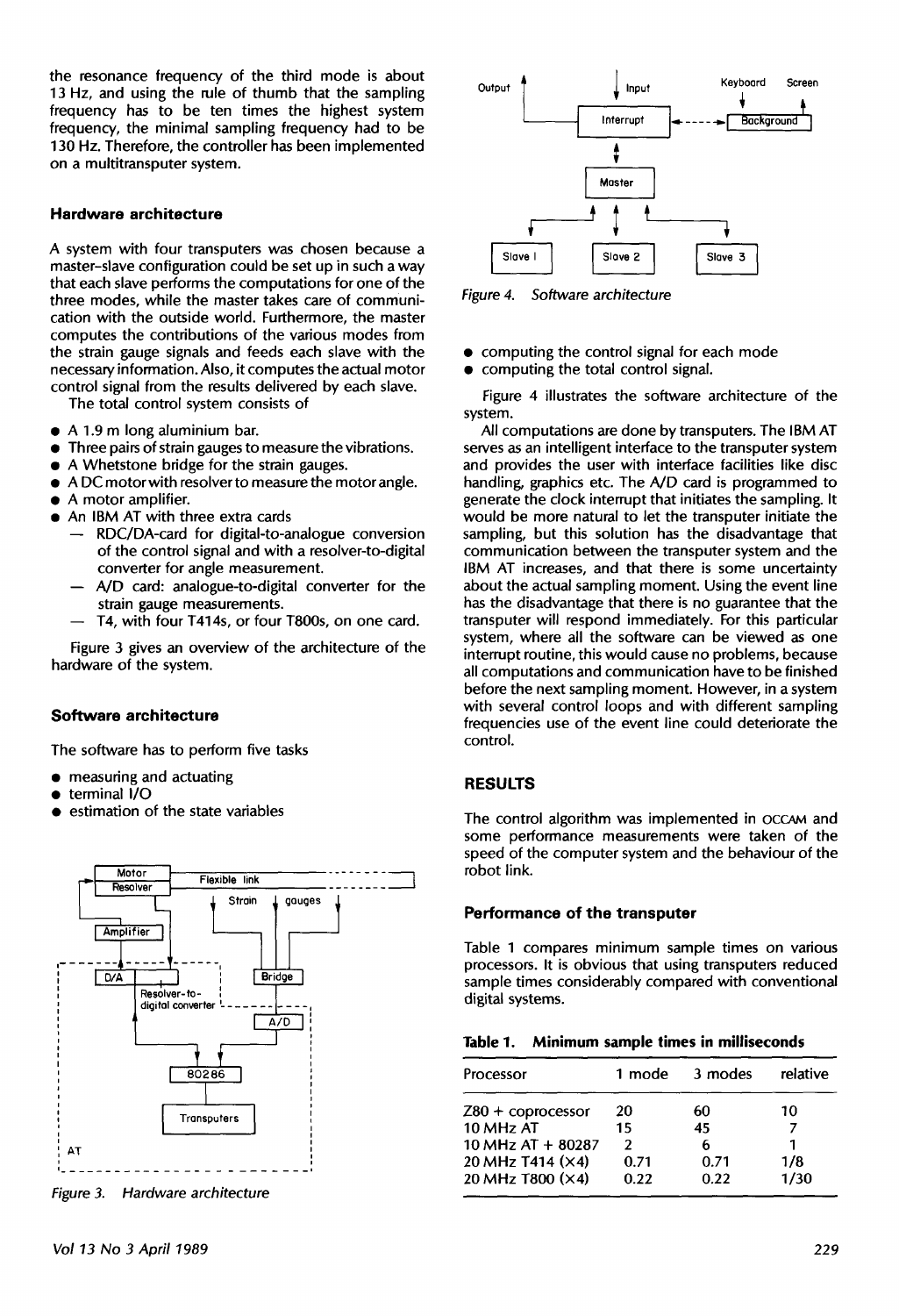

*Figure 5. Division of workload* 

Figure 5 shows the workload on the T414s and the IBM AT. Notice that, after the master transputer resumes its work, the slaves perform some preprocessing of data which can be used in computations on the next samples. The interrupt routine on the IBM AT varies from 160 to 180 $\mu$ s because the A/D conversion time is data dependent. Time measurements on the transputers were made using the transputer timer. The master transputer was idle for a relatively long time, but in this application it was not possible to achieve a better division of workload.

The entire transputer code was written as a sequential program. The software on the slaves was also implemented in a way which allows a more general approach; various standard blocks (integrator, gain, summator etc.) were executed in parallel, but it was found that the minimum sampling time increased considerably due to the increased process scheduling and communication.

Control usingT800s at a sampling frequency of 4.5 kHz showed an inferior behaviour of the robot link compared with control at a sampling frequency of 1 kHz. This is caused by the fact that 160-180 of the 220  $\mu$ s were used by the IBM AT for measuring and actuation; this implies that the sampling interval cannot now be considered to be instantaneous, an assumption that was made in the design of the controller. Of course, a 4.5 kHz sample frequency for this robot link is a little overdone, but this test clearly shows that we have now passed the computing bottleneck, and that, to make full use of the transputer's computing power, a faster communication between the transputer system and the outside world is necessary.

#### **Performance of the controller**

Figure 6 shows the output angle and the motor voltage when the motor is forced to make a step and no attempt is made to control the vibrations; only the motor angle is controlled. The output angle is the angle between the arm at rest and a straight line between the base and the end of the link.

Figure 7 shows the three lowest resonance frequencies when no attempt is made to suppress them. In both figures it can be seen that the arm exhibits strong vibrations which decay only slowly. Figure 8 shows a step response when the first mode is controlled. The behaviour of the arm approaches the behaviour of a rigid arm, but still the contributions of the second and third mode are visible. Figure 9 shows a step response with three modes controlled. Except for a short time immediately after the start of the step, the vibrations are completely suppressed.



*Figure 6. Motor controlled step response* 



*Figure 7. Motor controlled resonances* 



*Figure 8. One mode controlled step response* 

#### **FUTURE PLANS**

The current robot set-up has no practical use; it has only one degree of freedom and the flexible link is not strong enough to lift more than 0.5 kg. Currently, a new robot, consisting of two flexible links and a gripper, is being developed.

A possible control scheme for this robot is a two-level controller: a high-level controller for Cartesian control of the end-effector, and a low-level controller taking care of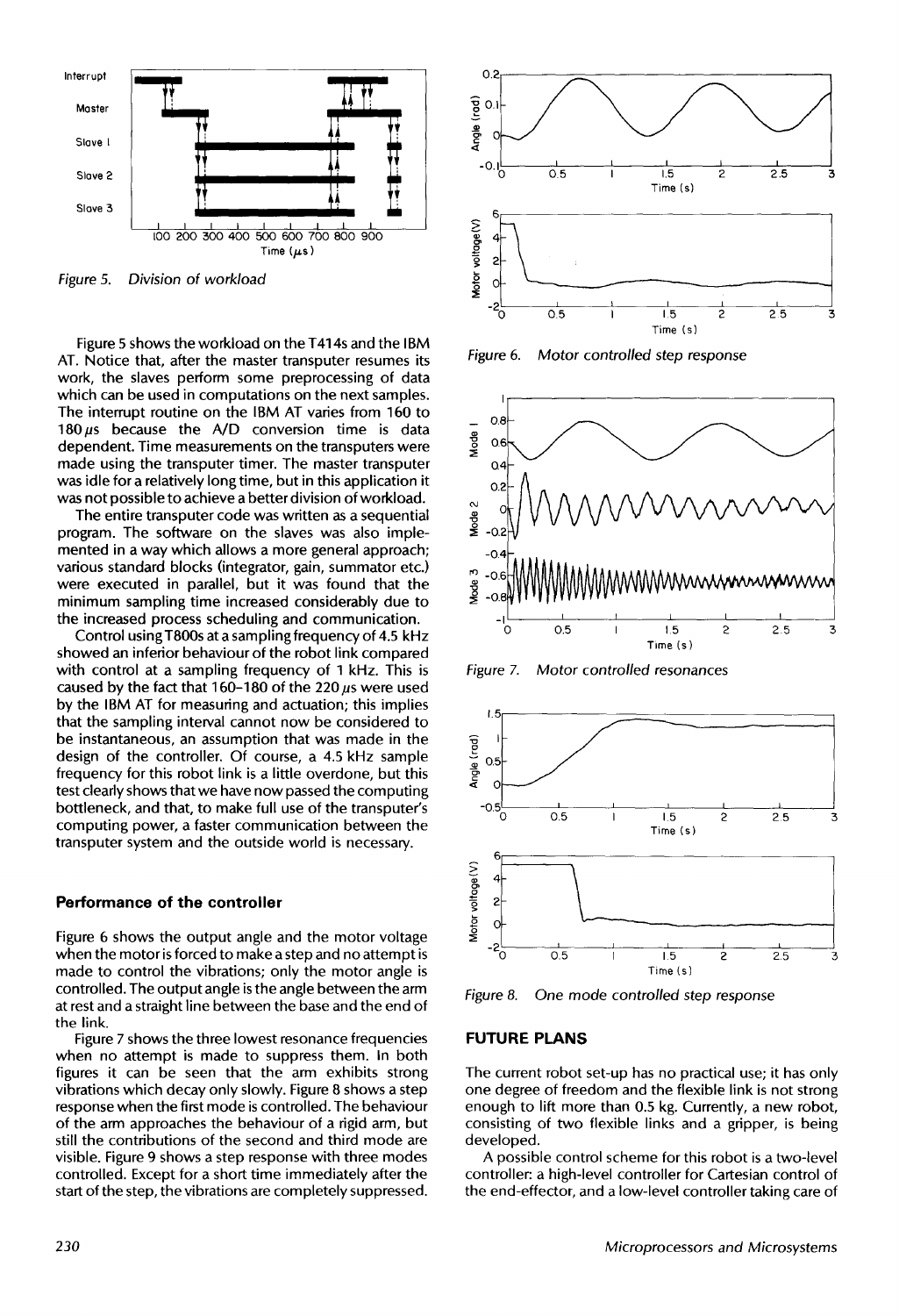

*Three* modes *controfled step response Figure 9.* 



*Figure 10. Cartesian control* 



*Figure 11. Multi-link control architecture* 

the suppression of the vibrations in the links. Figure 10 illustrates a Cartesian controller based on the Denavit-Hartenberg (D-H) transformation<sup>4</sup>.

The robot's joint angles  $\overline{a}_c$  are transformed into Cartesian coordinates  $\overline{X}_c$  with the D-H transformation, the inverse Jacobian transforms the Cartesian  $\Delta X$  into joint angle errors  $\Delta \bar{a}$ . If the dynamics of the robot links are neglected, this joint angle error can be used directly as the control signal for the various motors. In the case of a flexible robot, this Cartesian controller has to be extended with a low-level controller.

The architecture of the control system for the single flexible link could be used as a control subsystem for the new robot. Figure 11 illustrates a possible architecture for this control system.

#### **CONCLUSIONS**

Until recently it was not possible to put the latest developments in control theory into practice; the algorithms needed too much computing time, and the necessary sampling frequencies could not be achieved. With the development of the transputer, this problem has disappeared. Transputers are not yet suited for complex realtime systems, however; when accuracies in the millisecond range are required another scheduling mechanism is necessary. Attention should be paid to interfacing a transputer system to the outside world; it is advisable to use more than one link for the interface with other systems to prevent this interface from becoming the bottleneck of the transputer system.

#### **REFERENCES"**

- 1 Wijbrans, K C J 'Design of a real-time scheduler for a new transputer generation' *MSc* thesis, *University of Twente, Enschede, the Netherlands*
- 2 **Inmos** *Transputer reference manual* Prentice-Hall, Hemel Hempstead, UK (1988)
- *3 Kruiseetal.* 'Modelling and control of a flexible robot link' Proc. 1988 IUTAM/IFAC Symp. dynamics of *controlled mechanical systems,* to be published
- 4 Craig, J J *Introduction to robotics* Addison-Wesley, Reading, MA, USA (1986) pp 245-249
- 5 **Fukuda, T and Kuribayashi,** Y 'Precise control of flexible arms with reliable systems' *Proc. Int. Conf. advanced robotics, Japan Ind. Robot* Assoc., *Tokyo, Japan* Vol 1 (1983) pp 237-244

#### **APPENDIX 1. PRINCIPLES OF THE CONTROLLER**

It can be shown<sup>5</sup> that the bending of an accelerating link can be described by

$$
W(r,t) = \sum_{n=1}^{n=\infty} y_n(r) M_n(t)
$$
 (1)

where  $y_n(r)$ , called the 'mode shape' function, describes the shape of the arm at its nth resonance frequency, where  $M_n(t)$ , the modal function, is a time dependent function which can be described by

$$
\omega_i^2 M_i + 2 z_i \omega_i \dot{M}_i + \dot{M}_i = -A_i \dot{\Theta}
$$
 (2)

where  $\omega_i$  is the *i*th resonance frequency,  $\Theta$  is the acceleration of the arm, and zi and *Ai* are arm dependent parameters.

The combination  $y_i(r) M_i(t)$  is called a mode. Obviously the mode shape function is something we cannot influence. However, the flexible arm can be made to rotate like a rigid one by controlling the acceleration in such a way that the modal functions decay rapidly. In practice, it is impossible to control an infinite number of modes, but the model of the arm can be simplified by assuming that

- The motor bandwidth is limited to  $\omega_{\text{mo}}$ , which implies that excitation of frequencies higher than  $\omega_{\text{mo}}$  may be disregarded.
- The bandwidth  $\omega_c$  of the system is less than  $\omega_{\text{mo}}$ , so the motor may be considered an integrator. This implies